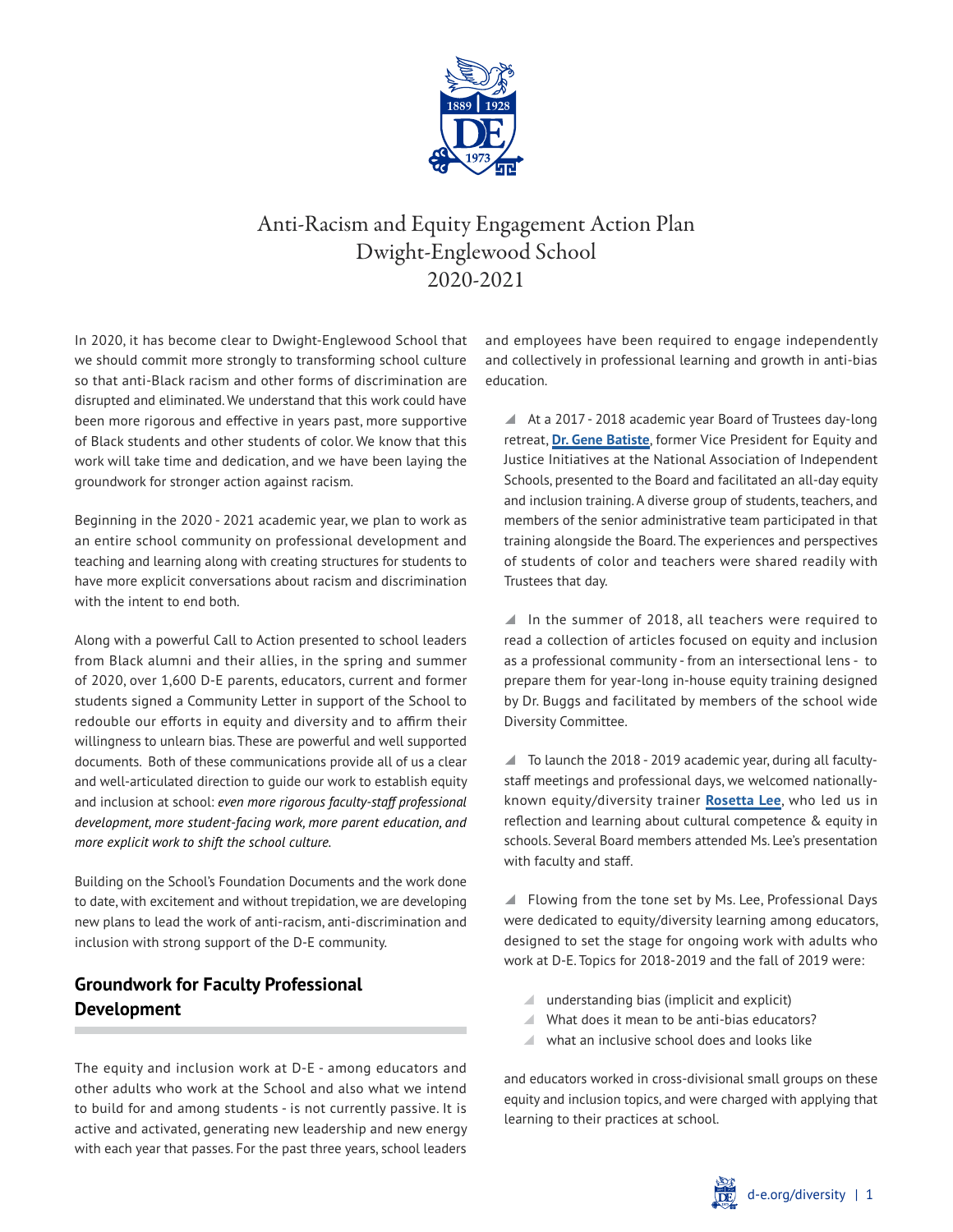In the summer of 2019, a sizeable group of educators read the book *[White Fragility: Why It's So Hard for White People to Talk About Race](https://www.google.com/books/edition/White_Fragility/ZfQ3DwAAQBAJ?hl=en&gbpv=0)*  by Robin Diangelo to prepare to launch a white ally/anti-racist faculty group and an educators of color affinity group.

#### ■ In the 2019 - 2020 academic year:

 $\blacktriangle$  A white ally/anti-racist educator group met all year to build shared anti-racist consciousness and prepared to introduce that work to the larger faculty. This work was led by three Upper School white teachers.

A An educators of color affinity group met all year and began to build a space for their own development and support system, including strategizing about how to better support students of color at D-E. Note: *There is a growing critical mass of educators and staff of color working at D-E now.*

 $\blacksquare$  The white ally/anti-racist group met with the educators of color group for a multiracial dialogue that further deepened the accountability of the white educators who are working on being anti-racist.

 $\blacksquare$  In the spring of 2020, the white ally/anti-racist group extended an invitation to all white faculty to start a school-wide conversation about antiracism involving white people. They also began a first conversation with a group of white Upper School students.

■ In the summer of 2020, three Middle School white teachers have joined in the leadership of this white ally/anti-racism initiative and are working with nationally-known trainer **[Ali Michael](https://www.youtube.com/watch?v=hxXMf5K1W6E)** to deepen their toolkits. The work to expand the development of white anti-racist educators will continue across all three divisions this year, and Upper School and Middle School educators will continue to invite white students into these conversations.

 $\blacksquare$  In summer of 2020, this group of white teachers read and discussed How to Be an Antiracist by Ibram X. Kendi with plans to launch further work this fall among their colleagues.

Prior to 2020, the stage had been set for regular and consistent professional development for diversity and equity among faculty and staff. The work for the 2020 - 2021 academic year will build upon the foundation of these prior years.

## **Professional Development Action Plan for 2020 - 2021**

In light of the events in the United States in late spring of 2020 along with the Call to Action put forward to us by Black Alumni, current students and their allies, faculty-staff professional development work for the 2020 - 2021 academic year will be

*explicitly focused on race, racism, discrimination and will involve educators in unlearning/undoing racism and discrimination - both subtle and overt*. Dr. Buggs, D-E's Director of Equity and Diversity Engagement, is herself a professional trainer, with advanced study in social justice education and in the theory and practice of intersectionality, and she has launched the initial steps for antiracism training of faculty-staff. Summer planning for this year's work continued even as the School prepared to re-open in the current COVID environment.

### **"In-house" Professional Development for Faculty and Staff**

Before leaving for the summer, faculty and staff at D-E were given the assignment to watch one of two films focused on the system of racial inequity - from historical and present-day lenses. As a school, we will begin the upcoming year's equity professional learning with a process designed for faculty and staff to workshop the films at the beginning of the year, and to incrementally deepen the conversation throughout the entire year. The deepening of the conversation is being designed around the following goals for educators to:

- 1 have an updated and intersectional definition of racism and discrimination;
- 2 focus on the systemic workings of racism and discrimination;
- 3 examine how racism and discrimination lives in school cultures and;
- 4 adopt a set of practices to disrupt racism and discrimination at D-E.

This work will involve training and professional development as follows:

 $\blacksquare$  Invited speakers to give our community insight into larger conversations about systemic racism and racial justice beyond our school and connected to our school

▲ Dr. Buggs will co-design, co-facilitate and/or host antiracism workshops with her colleagues from the Center for Racial Justice in Education, Race Forward, the Race Institute for Educators, the Privilege Institute, Beyond Diversity 101, and/or the Equity Literacy Institute/Ed Change.

 $\blacktriangle$  The adult community will work all year in large and small groups, addressing many aspects of racial inequity, how it seeps into school communities, and the responsibility that educators have to foster anti-racism as foundational to a healthy school culture.

 $\blacktriangle$  The department chairs and principals read the book Everyday **[Anti-Racism: Getting Real About Race in Schools](https://thenewpress.com/books/everyday-antiracism)** this summer and will use it as a guidepost for their leadership work among faculty members in their departments this year.

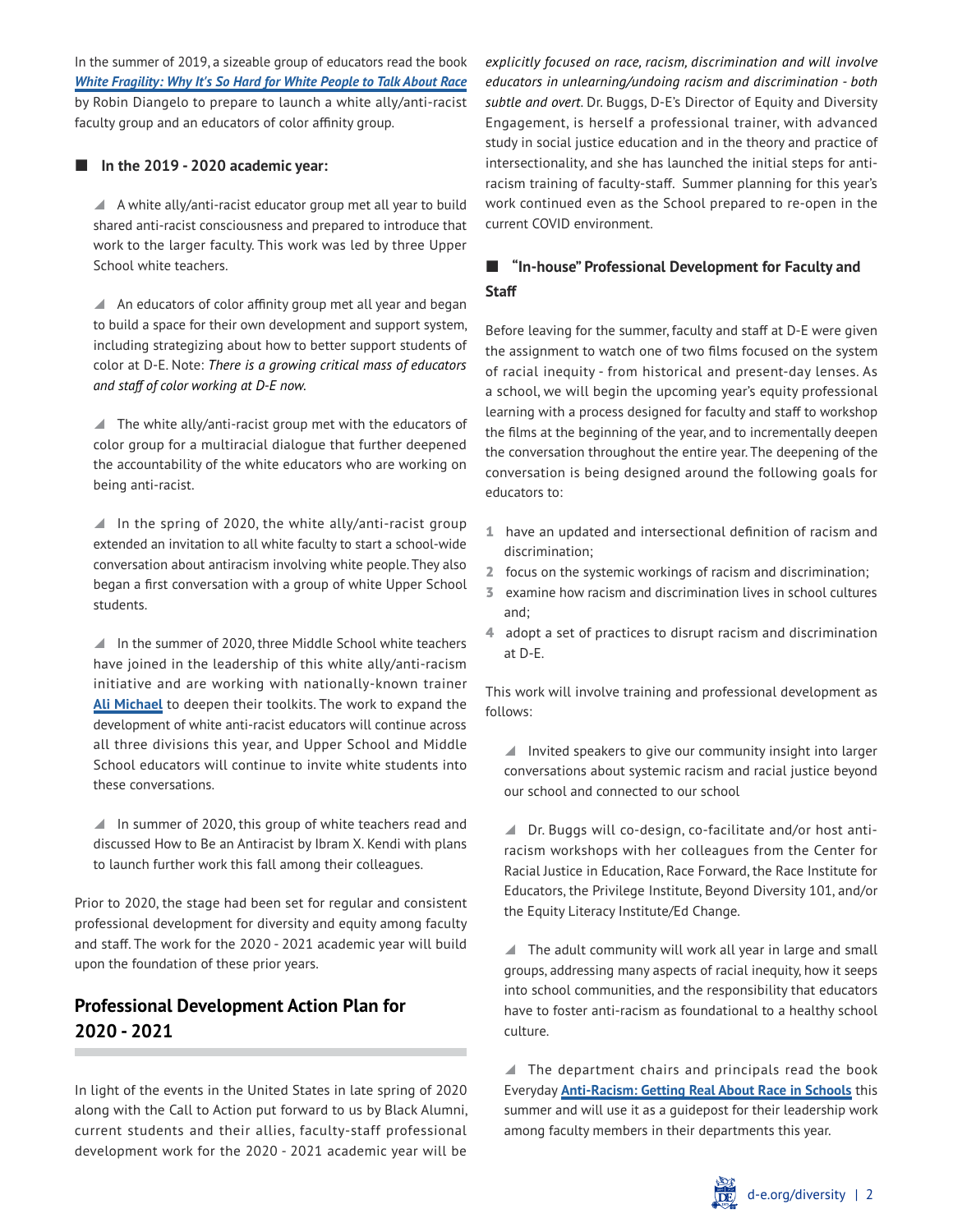$\blacksquare$  The white ally/anti-racist educator group will design specific conversations for white people to accompany the school-wide work next year.

In addition to the required and ongoing conversations that the adult community will have at D-E, faculty and staff will also be given a range of opportunities outside of school to deepen their anti-racism toolkits. Some of these opportunities are as follows:

 $\blacksquare$  The Race Institute for Educators

▲ Racial Equity Trainings offered by Race Forward, Niyonu Spann, Equity Literacy Institute/EdChange, the New Jersey Association of Independent Schools, the New York State Association of Independent Schools, the Association of Delaware Valley Independent Schools, and other organizations and professional trainers.

▲ Undoing Racism workshops by the People's Institute for Survival and Beyond

All in all, faculty-staff training will indeed be focused on antiracism and anti-discrimination and becoming anti-racist and antibias educators this upcoming school year and beyond.

## **Representation in Faculty - Hiring and Retention**

 $\blacktriangle$  At D-E "our commitment to the diversity of our student body requires a mirror image of that diversity in the composition of faculty, staff, administration, and trustees, and will likewise be reflected in our curriculum." Thus, hiring for diversity has become a top priority for the School. The diversity hiring process involves the following:

\ Expanded outreach beyond the customary independent school channels, i.e., posting job descriptions more widely, representing D-E at a range of careers fairs, and working with recruitment firms that focus on diversity hiring

 $\blacktriangle$  The commitment of department chairs and division principals in revamping the hiring process to include multiple voices.

▲ Dr. Buggs serves on nearly every teacher search committee, and she interviews every candidate who is being considered for a teaching or administrative leadership position.

All teacher/administrator search committees have conversations/training about unlearning bias in the hiring process.

 $\blacktriangle$  All teacher and administrative searches embed meetings and conversations with students into each finalist's process. In our inclusion of students in the finalist's process, we will ensure that our student diversity leaders will also be part of this process.

 $\blacktriangle$  Demonstrated commitment to anti-bias and multicultural education is now a qualification for all teacher positions at D-E. Candidates who bring experience and commitment to our equity and inclusion work at school now receive top priority in our searches.

 $\blacksquare$  In three years, the number of faculty and staff of color working at D-E has grown exponentially in each division. Many new hires at D-E have been Black. We have also attracted Latino/a, Asian-American and Middle Eastern-descendant educators and staff. White teachers who were recently hired by D-E are committed to equity and inclusion work; some are strong participants in the white ally/anti-racist conversations the School has begun.

 $\blacktriangle$  We will work to hire more Black STEM teachers in the Upper School. We have made progress in hiring Black educators in the STEM fields in the Lower and Middle Schools.

 $\blacksquare$  We will work to hire more Black male teachers at D-E.

▲ With respect to retention, the Educators of Color group now provides a space for people of color who work at D-E to coalesce and support each other. BIPoC (Black, Indigenous, People of Color) teachers are a growing critical mass at D-E.

### **Diversity in Student Body**

The School remains committed to enrolling a diverse and talented student population that reflects the diversity and talent of the region. As a founding member of New Jersey SEEDS, the School remains committed to supporting and enrolling students from New Jersey SEEDS as well as similar programs we have expanded our outreach to, such as Prep for Prep, A Better Chance, and the Oliver Scholars Program. And we recognize the need to attract diverse families even beyond these programs and the School uses when necessary, its financial aid support to enroll these students.

The School continues to enroll each year an increasingly diverse new cohort of students into its student population and as the admissions process continues to become more selective, the School is able to focus more successfully in its selection process to the most talented students from a range of regional areas - maintaining the important regional diversity that allows the School to increase its racial, ethnic, religious and other diversities important to the mission of the School.

In response to the Call to Action and the School's commitment to build an inclusive community where all students can 'see themselves' in other community members, the admissions staff will this fall convene a group of former and current Black and African-

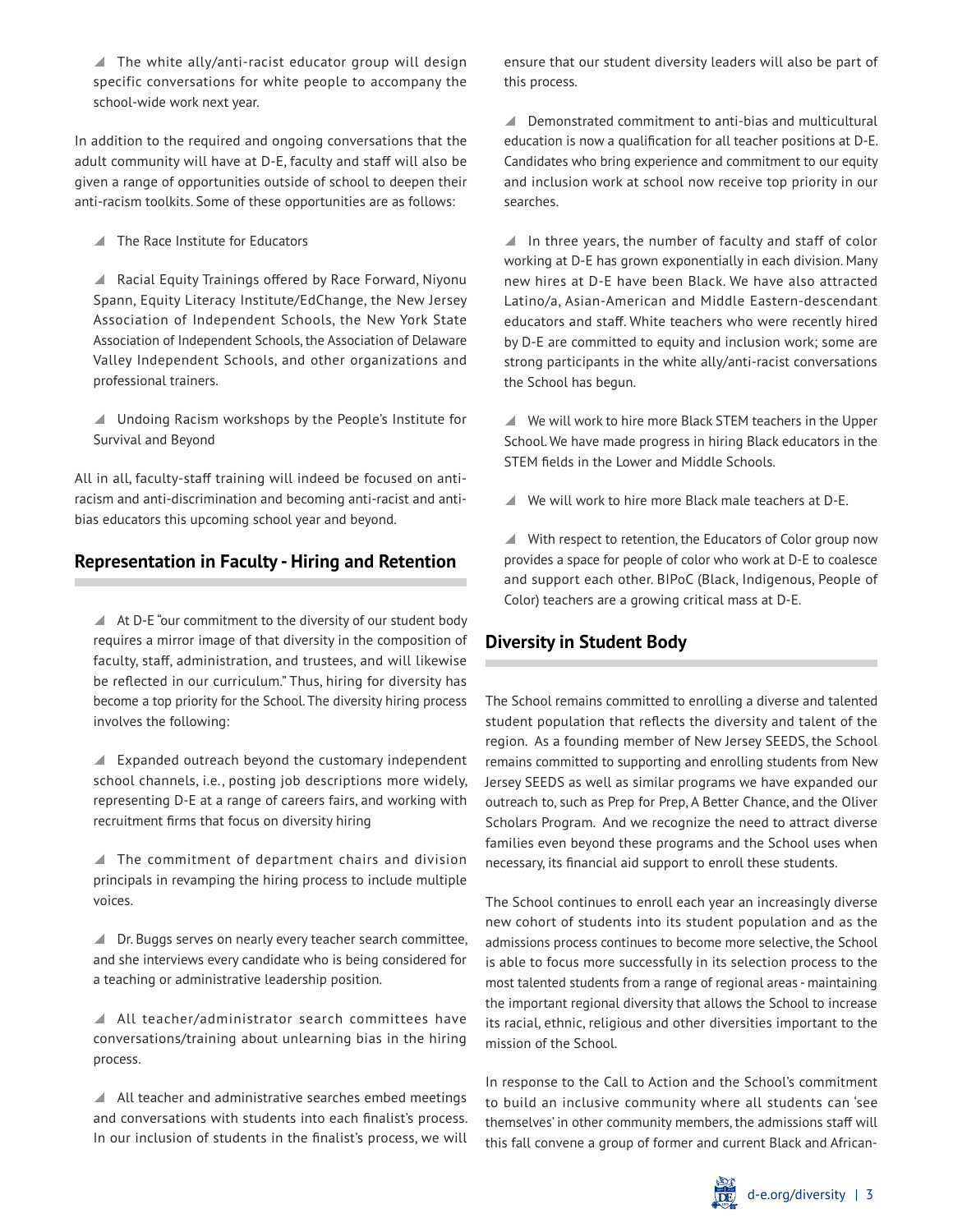American parents, as well as key staff at D-E, to jointly strategize how we can expand our outreach to Black and African-American families.

Able to utilize our school's financial aid to meet the mission of the School, we will continue to offer financial aid to families who qualify, and we will strategize further about how financial aid can continue to help the School sustain and expand its socioeconomic and racial-ethnic diversity.

### **Financial Commitments (Scholarships)**

Through the careful management of our school's resources, the financial aid budget, the current operating budget and a fund especially given provided to the School to support students in need, the School is able to provide not only tuition assistance for students of need, but also support for textbooks, computers, DE360 programs, and on and off campus activities. Each year the amount of funds available for such support increases through the generous donations of families supportive of this work.

Working with the Development Office, the School will initiate a new fund to which interested families can provide such support specifically for students of color in need of this additional support.

The School allocates a substantial budget for equity and diversity engagement work which supports student-facing programming. The School continues to offer additional support when requested and that includes initiatives brought forward by the US Black Affinity group and several other social identity-based groups and clubs in the Upper and Middle Schools. Funding for professional development referred to earlier has and will continue to increase as needed. This ongoing commitment is best demonstrated by the ever growing number of opportunities afforded to students, faculty, staff, members of the Board and families. Along with her work with committed D-E employees who serve on the schoolwide Diversity Committee and on the Equity Leadership Team, Dr. Buggs is in conversation with Dr. De Jarnett about various models for expanding her staff over the next few years.

## **Student Equity and Diversity Leadership Conferences**

#### **NAIS' Student Diversity Leadership Conference (SDLC)**

SDLC is a national conference sponsored each year by the National Association of Independent Schools (NAIS) and is a powerful experience for Upper School students who attend. Each year 15-20 students apply, and the SDLC delegation is chosen by a subcommittee of the school's Diversity Committee. D-E sends the maximum number of students to SDLC every year (6); this number is set by NAIS. The overwhelming majority of D-E students who now

attend SDLC are students of color. In December 2020, in light of the pandemic, SDLC will be held online.

Given that the number of students we can send to SDLC is so small, over the past three years in the Upper School, we have grown an equity/diversity leadership program that offers opportunities to attend several regional equity conferences as well as to have equity and social justice dialogues at school. For example, each year students attend the Mid-Atlantic Region Diversity Conference (MARD) where attendees have historically been able to work with Dr. Rodney Glasgow, co-founder of SDLC. Students are also invited to attend the Young Men of Color Symposium, the (Re)Defining Power Conference, the New Jersey Students of Color Conference, Teens Talk About Racism, Diversity Awareness Initiative for Students Conference (DAIS), the Latinx Youth Conference, the Young Asian Leadership Alliance Gala (YALA Gala), and the Young Womxn of Strength Conference. We also offer Middle School students opportunities to attend Middle School diversity conferences.

In addition to SDLC and regional diversity conferences, two students were recently supported to attend another national conference the Youth Action Project of the Annual White Privilege Conference. The goal of this conference is to engage youth who are ready for learning and dialogue that is explicit about racism, white supremacy, and intersectional forms of privilege. We are exploring whether this conference is a good one to support a larger group of students to attend each year.

In 2020-2021, a group of student equity/social justice leaders at D-E plan to launch their own regional student-led conference. They want to invite students around the region to come to D-E for a day of learning and dialogue around issues of privilege and what to do when one has it. This conference is being designed with an intersectional lens, and a diverse group of students are involved in the planning and design of this conference. It is scheduled to happen in the spring of 2021.

D-E students have been participants in the newly created New Jersey Students of Color Conference, hosted by Newark Academy and Kent Place School. This year, D-E students of color will be asked to be conference hosts.

## **Developing Upper School Equity Leadership, Student Anti-Racism Initiatives, and Curricular Initiatives**

Starting with sending more and more cohorts of students to regional and national equity conferences for youth, D-E is formalizing an equity leadership program in the Upper School. The program is intersectional in its approach to equity and diversity work among students.

In addition to students attending conferences outside of D-E, in

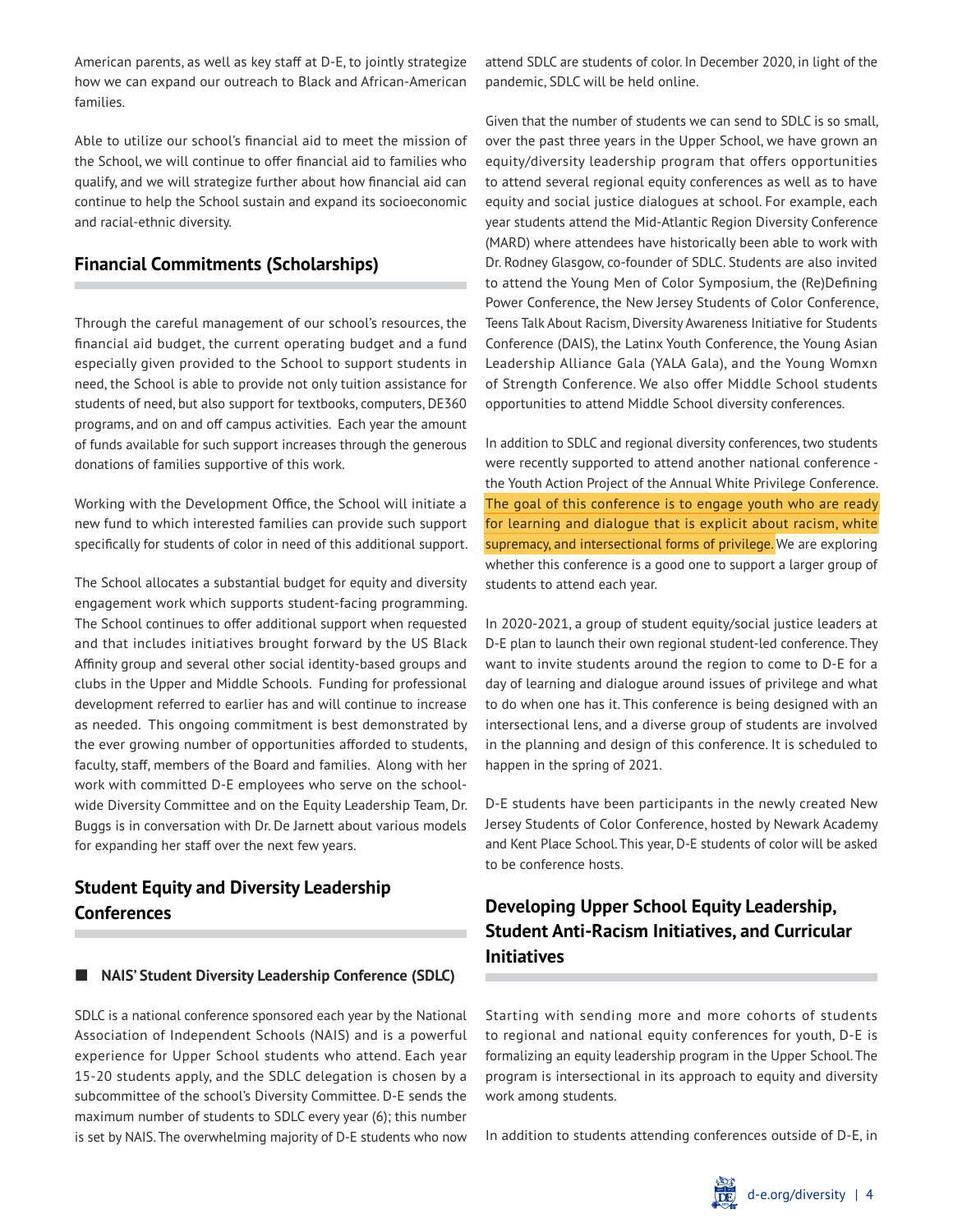2020-2021 community dialogues will be regularly offered - on topics like anti-racism, undoing sexism, "checking my privilege," etc.- along with leadership and facilitation training. Students who elect to participate in the equity leadership program are cultivated as ambassadors for equity. We will support students to develop the tools and analysis to stand in their power, to be leaders among their peers, and to model anti-discrimination and inclusion.

We are building student equity leadership from the ground up, starting with students in younger grades while we encourage the culture changes needed for the Upper School.

#### **Engaging the whole student body in the Upper School**

#### *Whole and Half Day Learning Programs*

In addition to outward-facing regional and national conferences that are offered to students and the equity leadership program where self-selected students participate, there are now required whole group equity/diversity learning experiences in both the Upper and Middle Schools each year. In the fall of 2018, the Upper School designed a "Gender Equity Day", which was a day-long conference for the entire high school. It featured **[Dr. Jackson Katz](https://www.jacksonkatz.com/)** as the keynote speaker and engaged students in a range of small group workshops focused on various matters of gender equity, including the intersections of race and gender. (There was also a faculty professional development workshop offered by Dr. Katz that day).

In the fall of 2019, the Upper School "Connections Day" involved students in reflection about empathy and Intergroup Dialogue. Intergroup Dialogue is a methodology for talking across difference, creating a "container" for students to prepare for more challenging learning and dialogue about identity and oppression. While Connections Day was focused on social-emotional and ethical issues for young people, the equity/diversity student leaders and professionals were aware that introducing the entire Upper School to the practice of Intergroup Dialogue set the stage for more equity and diversity-based conversations - especially about race and racism - that we knew were on the horizon.

2020-2021's Upper School whole group experiences will be designed for students at the start of the year to engage in electionrelated topics to prepare the community for the 2020 Presidential Election, including some that involve students in learning about issues of race and racism. After the election, conversations and days of learning that deal directly with race, racism, and learning anti-racism will be planned for the student body. Dr. Buggs will be working with the Upper School Deans, the Diversity Committee, and student leaders to design next year's whole Upper School program.

#### *Advisory Discussions*

Upper School student equity leaders have requested that several discussions in advisory be focused on talking about race and undoing racism. The Upper School Deans and Ms. Lisa Wittner, the Direct of Social Emotional Learning along with Dr. Buggs and Ms. Murphy will be charged in 2020-2021 with designing and planning the facilitation of these learning opportunities for the entire Upper School.

#### *Outside Speakers and Experts*

A speaker series for 2020-2021 will invite people to D-E to speak with students about racism/ anti-racism as well as critical issues leading up to the presidential election.

## **Engaging the whole student body in the Middle School**

The Middle School, under the leadership of principal Mr. Jonathan Davis, now hosts and requires participation of all students in a yearly Diversity Day. Students involved in diversity groups in the MS - Kids of Color, GSA, Jewish Kids, and Girls in Math/ STEM, affinity/safe space groups that were started in 2017 - will collaborate with teachers and division leaders to build next year's Diversity Day. During the experience last year, Middle School students active in the Kids of Color group and the GSA designed and led workshops on microaggressions and being an ally among their peers.

In addition to what is now an annual Diversity Day, Middle School teachers plan to hold teach-in days to focus students in talking explicitly about racism and anti-racism.

### **New Curricular Initiatives**

#### **Middle School**

In the spring of 2020, the 8th grade history teachers decided to assign **[Stamped: Racism, Antiracism, and You](https://www.goodreads.com/book/show/52220686-stamped)** by Jason Reynolds and Ibram X. Kendi (the young adult version of a combined **[Stamped from the Beginning: The Definitive History of Racist Ideas](https://www.goodreads.com/book/show/25898216-stamped-from-the-beginning) [in America](https://www.goodreads.com/book/show/25898216-stamped-from-the-beginning)** and **[How to Be An Antiracist](https://www.goodreads.com/book/show/40265832-how-to-be-an-antiracist?from_search=true&from_srp=true&qid=qLten4lcey&rank=1)** by Ibram X. Kendi) as a core part of their entire grade's curriculum for 2020-2021. This book, which will be a part of the 8th grade history curriculum, will prepare all 8th graders who continue at D-E for 9th grade to enter Upper School having already had key curricular discussions about race and anti-racism before they begin high school.

#### **Upper School**

The 9th grade seminar is now required for all entering high school students. This class, is an equity-based seminar designed to build student literacy in issues of identity, power, and discrimination, including race, class, gender, etc. The seminar teachers worked over the summer to consider shifting the curriculum to have all 9th

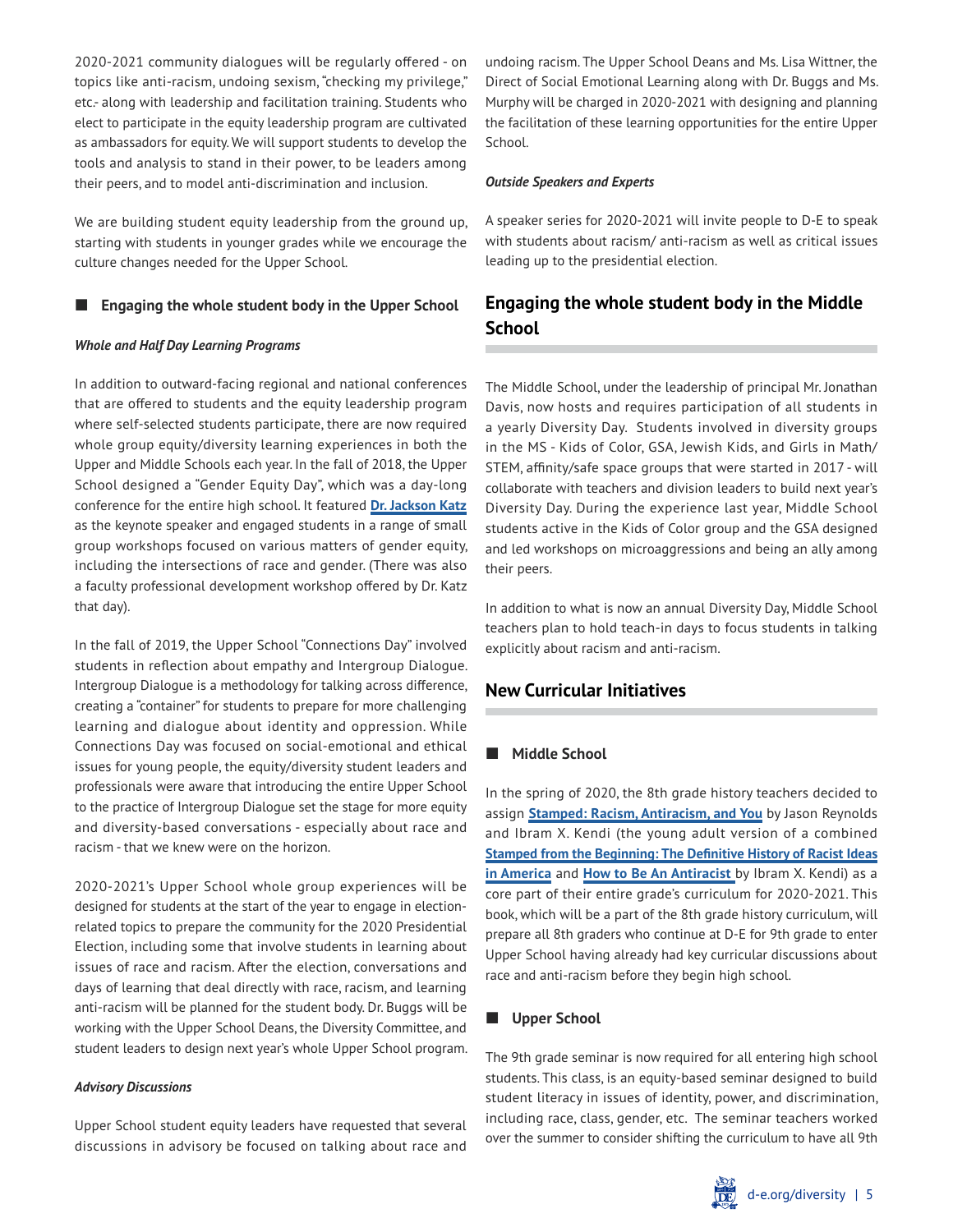graders talk about race and racism early in the first semester rather than later as they have been doing.

#### **Lower School**

In 2020-2021 Lower School teachers will be leaning into a curriculum exploration/revision project to look at how social studies is taught across the division. Already teachers have identified the desire to incorporate more explicit work around matters of race-ethnicity-culture, affirming diversity, and fostering equity and have been working to add new units and foci to their work with children.

#### **School-wide**

We are planning school-wide programming for racial and identitybased literacy as a student-facing educational project. This work is being designed by educators - Dr. Buggs, teachers, deans, the new history department chair, Dr. Easley-Houser, and the principals with attention to both academic and equity-based social-emotional learning for young people. Our plan for the work with students can empower an already vibrant and active cadre of student equity/ diversity leaders, as well as educate all students about how to be upstanders and disruptors of racial and other identity-based bias. In 2020-21 we will be studying the **[Pollyanna Racial Literacy](https://pollyannaincrlc.org/)  [Curriculum](https://pollyannaincrlc.org/)** for grades K-8 with the intent to adopt a racial literacy curriculum suitable for D-E.

We also have started the process of working with restorative justice models through the convening of a restorative justice taskforce of teachers across all three divisions. Our intent is to work with the intersections of restorative justice and racial equity as a major project of school culture-building.

In 2020-21, Dr. Buggs plans to work with the Diversity Committee, the educators of color group, division Deans and principals to devise a process for reporting bias-related incidents to address racial bias and racist incidents that happen at D-E.

## **A Future Climate Assessment**

The School finished its re-accreditation process in 2019-2020. Now, our attention can turn to planning for a climate assessment for the School. Several people at D-E have educational research experience. Dr. Buggs has experience overseeing the AIM climate assessment process from her work prior to coming to D-E. AIM is one of many climate assessment instruments that we will examine and make decisions around this year. We also have the opportunity to have a climate survey designed for us by researchers and scholars; this may be a good option for D-E given its context and goals. Alumni, parents, current students, employees, and the Board of Trustees will certainly be invited to participate in any upcoming climate study.

Dr. Buggs and Ms. Debbie Rivera Murphy '11, D-E's Upper School director of student activities and community service, started together as employees in 2017. They have been working on bringing alums of color back to campus and connecting them with students and adults of color, as well as with the school overall. In 2018, they supported the Black Affinity Group to host a dinner and dialogue with Black alumni, and they hosted the school's first Alumni of Color Reception during Alumni Weekend. In 2019, the Alumni of Color Reception brought more alums to campus for a rich discussion with D-E adults and current students. 2020's plans to host that reception were disrupted by the pandemic. These two educators of color plan to grow this network, to collaborate with the advancement office, to bridge to alumni of color, connect them with current students and leaders of student affinity groups (Black, Latinx, and Asian), with adults of color who work at D-E, and with the parent affinity groups (Black, Latino/a, Chinese, Korean, South Asian, and Asian-American parent affinity groups are active at D-E).

We want to have Black alumni feel more connected with D-E, to be abreast of the school-wide equity and diversity work that is underway, and to come back to campus for events that Ms. Murphy and Dr. Buggs co-host with the Office of Alumni Relations and Giving. Even with limitations that may be in place in light of the pandemic, virtual events - if in-person events are impossible - will be planned for 2020-2021.

In collaboration with the School's Alumni Relations Council (ARC) and staff, we will foster career networking for all students paying particular attention to developing strong connections between our current students or color with our college-aged alumni of color and our professional alumni of color. Additionally, we will form a new Alumni of Color subcommittee of ARC to keep our alumni of color updated and involved with all that is going on in and out of our school community.

# **Head of School Ten (10) Year Institutional Diversity Planning**

The next step in the School's ongoing accreditation is to follow-up on our recent decennial Self-Study and Visiting Team Report with a 10-year action plan to address all recommendations developed in our Self-Study and included in the Visiting Team Report. This 10-year action plan also holds responsibility that we are deliberate in our work to honor all accommodations found in both reports. Recommended in our Self-Study and encouraged by the Call to Action as well as supported by our community, the School's tenyear action plan will include a 10-year strategic plan for the School to remain committed to diversity, builds on previous work to end racism and discrimination at the School, provides an inclusive community and program for all members and develops a sense